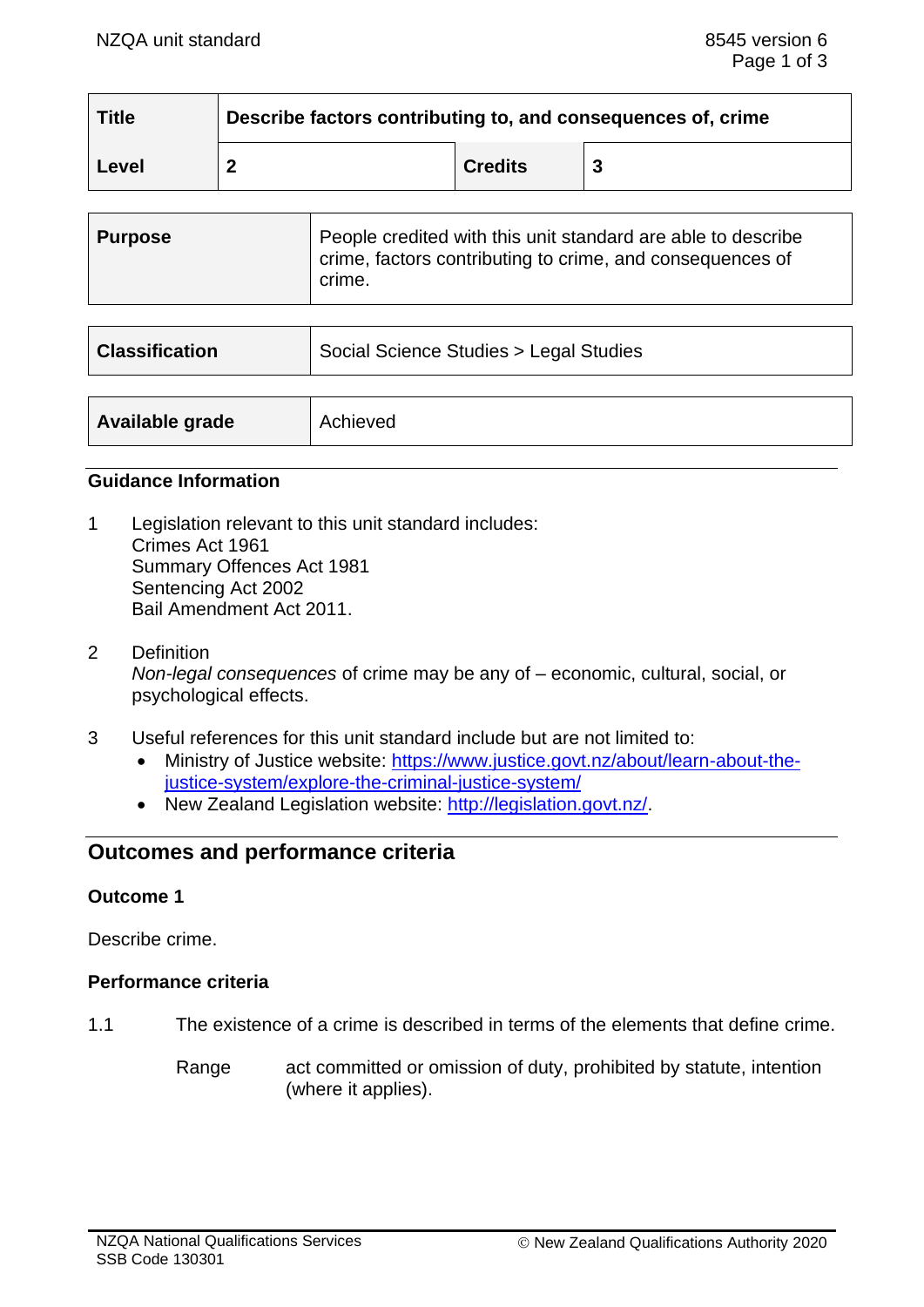- 1.2 Categories of crime are described.
	- Range categories include crime against the person, property, morality, the state, administration of justice. a minimum of one example of at least three different categories of crime is required.

## **Outcome 2**

Describe factors contributing to crime.

### **Performance criteria**

2.1 Factors that may contribute to criminal offending are described in terms of their possible influence on potential criminals.

> Range may include – family, poverty, attitudes, alcohol and drugs, education, media, social media, social intolerance; assessment evidence for two factors is required.

### **Outcome 3**

Describe consequences of crime.

### **Performance criteria**

| 3.1 | A specified crime is described in terms of its non-legal consequences.   |                                                                                                       |
|-----|--------------------------------------------------------------------------|-------------------------------------------------------------------------------------------------------|
|     | Range                                                                    | includes one non-legal consequence for each of – the offender,<br>the victim(s), the community.       |
| 3.2 | Criminal sanctions are described in terms of their aims.                 |                                                                                                       |
|     | Range                                                                    | includes – punishment retribution, deterrence, rehabilitation,<br>compensation, community protection. |
| 3.3 | Criminal sentences are described in terms of their distinctive features. |                                                                                                       |
|     | Range                                                                    | at least four sentences are described.                                                                |

| Planned review date | 31 December 2025 |
|---------------------|------------------|
|---------------------|------------------|